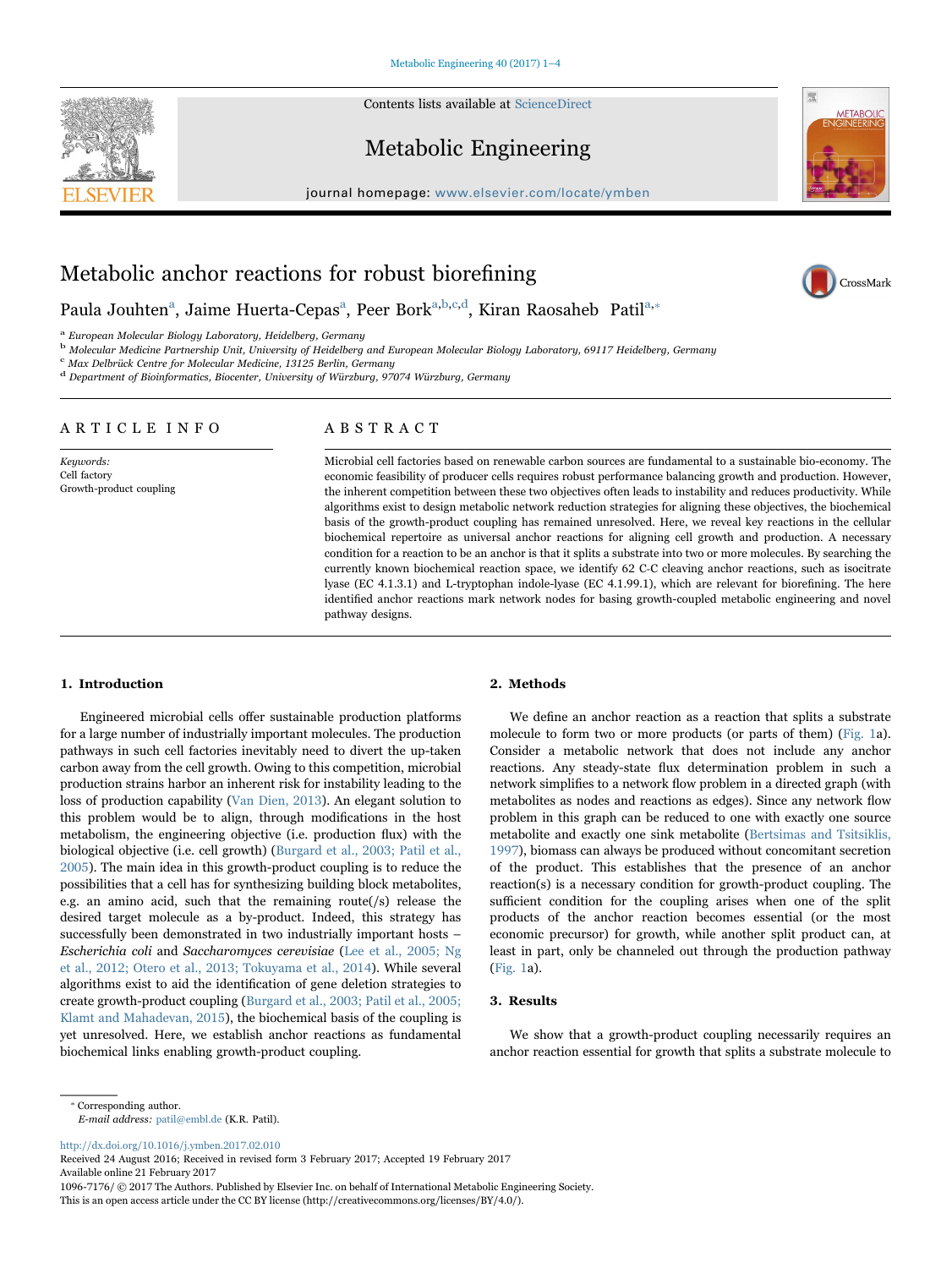<span id="page-1-0"></span>

Fig. 1. Metabolic anchor reactions for robust growth-product coupling. (a) Basic concept of an anchor reaction. Actual anchor reactions often include additional substrates and/or products. (b) EC classifications of the potential C-C cleaving anchor reactions in a universal biochemical reaction database KEGG ([Kanehisa and Goto, 2000; Kanehisa et al., 2016](#page-2-3)): a total of 223 C-C cleaving anchor reactions (I, outer pie), out of which 97 were found to be thermodynamically feasible (II, middle pie), and a final set of 62 anchors after filtering of toxin and biomass component cleaving reactions (Supplementary information) (III, inner pie). (c) Isocitrate lyase is an example of a lyase C-C cleaving anchor reaction. Isocitrate lyase cleaves isocitrate (a six carbon compound) into succinate (four carbon compound) and glyoxylate (a two carbon compound). (d) 3-Fumarylpyruvate fumarylhydrolase is an example of a hydrolase C-C cleaving anchor reaction. It cleaves 3-fumarylpyruvate into fumarate and pyruvate. (e) Isocitrate lyase anchors an experimentally validated growth coupled production of succinate in S. cerevisiae ([Otero et al., 2013](#page-3-4)). (f) The final set of 62 biotechnologically relevant C-C cleaving anchor reactions are highlighted in red on a global map of known metabolism using iPath v2 ([Letunic et al., 2008; Yamada et al., 2011\)](#page-3-5). (g) Prevalence of 62 biotechnologically relevant C-C cleaving anchor reactions in prokaryotes and fungi cataloged in the KEGG database (rel. 78 Apr 1st, 2016) [\(Kanehisa and Goto, 2000; Kanehisa et al., 2016](#page-2-3)). The strain representing E. coli indicated in the histogram is E. coli K-12 MG1655 and the strain representing Pseudomonas putida is P. putida KT2440. Other species specifically indicated are represented by the corresponding single strains available in KEGG database (rel. 78 Apr 1st, 2016).

form two or more products (or parts of them) [\(Fig. 1a](#page-1-0)). Thus, the algorithms that design gene deletion strategies to create growthproduct coupling ([Burgard et al., 2003; Patil et al., 2005; Klamt and](#page-2-0) [Mahadevan, 2015\)](#page-2-0), essentially design network reductions that render an anchor reaction essential for (optimal) growth and that prohibit the utilization of one of the anchor reaction products for biomass synthesis. Due to their direct relevance for biorefining, we here focus on anchor reactions acting on carbon compounds. From a biochemical perspective, these can be broadly classified in two categories: I) those involving a C-C bond cleavage, and II) those involving a cleavage of a bond between carbon and a heteroatom. The latter category includes anchors engaging redox or energy co-factors. An excellent example of a coupling through such an anchor is the natural coupling between the cell growth and ethanol formation in S. cerevisiae under anaerobic conditions. In this case, ethanol formation is the optimal route for regenerating  $NAD^+$ 

needed for growth [\(Verduyn et al., 1990\)](#page-3-2). A heterologous production example is a yeast mutant where 2,3-butanediol synthesis provides an optimal NADH sink [\(Ng et al., 2012\)](#page-3-3).

We next consider biotechnological suitability of different biochemical sub-classes of anchor reactions involving carbon compounds. Anchors involving co-factors are tempting candidates for creating coupling since co-factors are hub metabolites being often associated with both growth and production pathways. On the minus, the global utilization of co-factors in any metabolic network means that a substantial network reduction is required to enforce the coupling. This is undesired as the resulting strain is likely to be less vital. Furthermore, the metabolic enzymes may quickly evolve to utilize alternative co-factors (e.g. NADH instead of NADPH) and thus break the coupling [\(Ellington and Bull, 2005; Hult and Berglund, 2007\)](#page-2-2). Substantial adaptive evolution can be expected to be required after the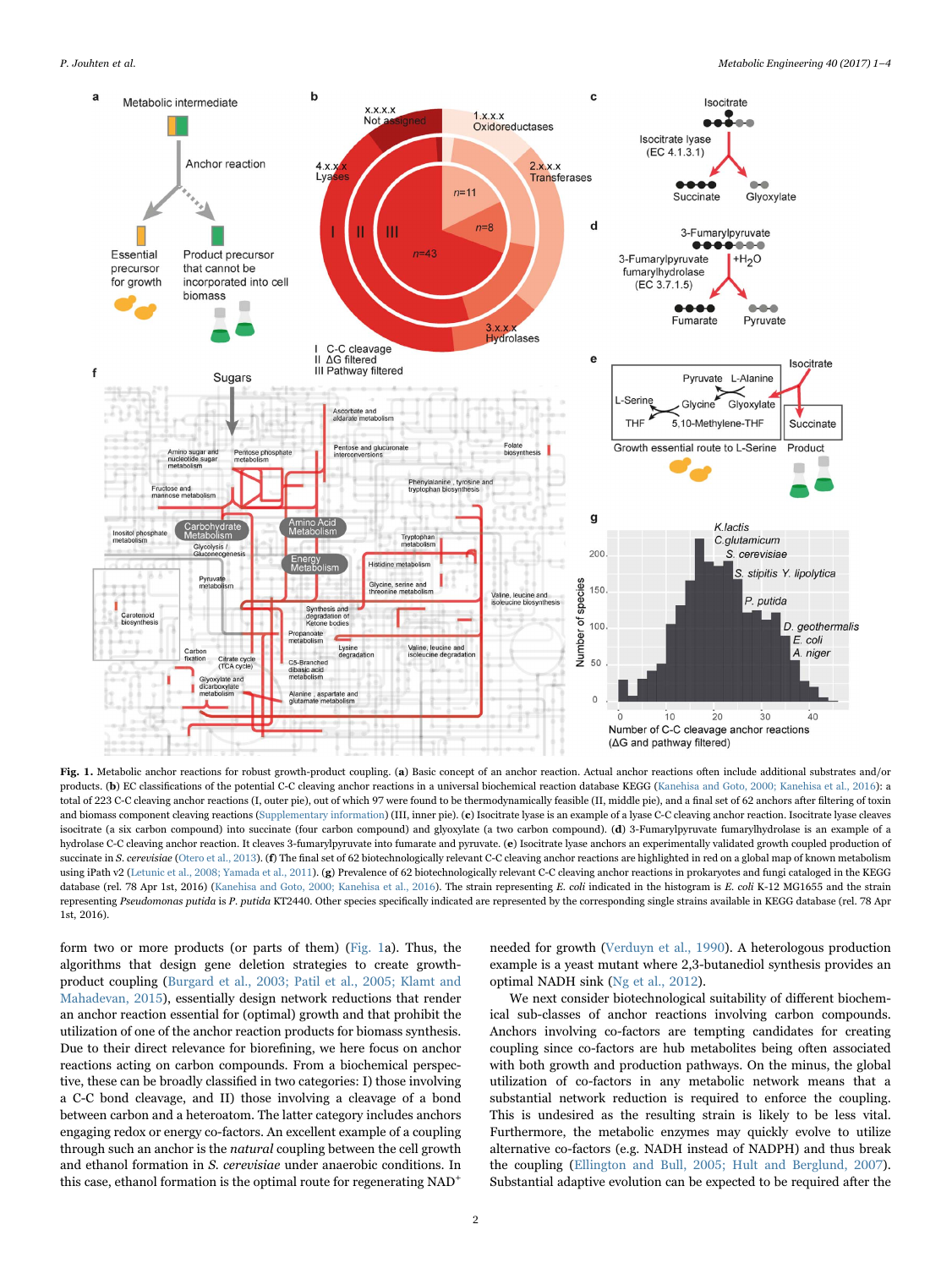network reduction to reach attractive productivities ([Otero et al.,](#page-3-4) [2013\)](#page-3-4). Thus, calling for stable coupling designs in which cells are unlikely to escape the coupling by changing redox co-factor specificity.

Other reactions cleaving a bond between carbon and a heteroatom could also act as coupling anchors under some specific media conditions. For example, if a single amino acid is an essential ammonium source, a coupling could be created with a reaction cleaving the C-N bond. However, C‐C cleaving anchors would work also under minimal medium conditions that are commonly used in industrial processes. Among the anchor reactions involving C-C bond cleavage, those producing C1 compounds, such as  $CO<sub>2</sub>$ , as one of the cleavage products are not biotechnologically relevant except for carbon-fixing hosts. The remaining C‐C bond cleaving anchor reactions are broadly applicable for robust growth-product coupling.

To identify all biotechnologically relevant anchor reactions, we searched all the known biochemical reactions for C-C cleavage. We extracted, from the KEGG database (rel. 78, Apr 1st, 2016) [\(Kanehisa](#page-2-3) [and Goto, 2000; Kanehisa et al., 2016\)](#page-2-3), all reactions that act on a C-C bond between fully defined compounds (that do not include a C1 compound). There were 223 such reactions belonging to four main EC classes: 29 oxidoreductases, 52 hydrolases, 27 transferases, 92 lyases, and 23 reactions with no EC classification ([Fig. 1](#page-1-0)b, Supplementary table 1). We filtered out reactions lacking genetic evidence, i.e. the reactions lacking KEGG KO annotation or a microbial gene annotation in BiGG reaction database ([King et al., 2016\)](#page-3-6). To further refine our catalogue of anchor reactions, we used ΔG estimates (see Supplementary information) and accordingly filtered out reactions that cannot, under physiological conditions, proceed in the direction of C-C cleavage and reactions for which thermodynamics were uncalculable ([Fig. 1](#page-1-0)b, Supplementary table 1).

The remaining 97 anchor reactions were further filtered to remove methyl group exchange reactions, thiamine cofactor involving, and reactions carrying out cleavage of toxins and microbial cell biomass components such as sphingolipids (see Supplementary information for details). The anchors that cleave methyl groups or involve a thiamine cofactor are practically uninteresting because of their usage across several metabolic pathways. Further, toxin or biomass component degradation reactions are biotechnologically irrelevant in typical production conditions wherein the substrates are not available in quantities relevant to the total product titer. The remaining 62 anchor reactions mark attractive targets for biotechnology. These include some hydrolases and transferases, but mostly lyases [\(Fig. 1](#page-1-0)b, Supplementary table 1). Illustrative anchors include isocitrate lyase [\(Fig. 1c](#page-1-0)), and 3 fumarylpyruvate fumarylhydrolase [\(Fig. 1](#page-1-0)d). Indeed, one of the successful examples of growth-product coupling by now, succinate production in S. cerevisiae, is anchored by isocitrate lyase ([Fig. 1e](#page-1-0)). In this strain, gene deletions targeting synthesis of L-serine from the usual route (starting in glycolysis) renders isocitrate lyase (anchor reaction) essential for growth ([Otero et al., 2013](#page-3-4)). Applying the here introduced concept of anchor reactions, reduces the general problem of designing a growth-product coupling to identifying network modifications that make the appropriate anchor reaction(s) growth essential, and channel one of the split compounds to the desired product.

The 62 biotechnologically relevant anchor reactions are widespread among genome-sequenced species, with many harboring over 20 anchors [\(Fig. 1](#page-1-0)f, Supplementary information). We extracted the prevalence information by annotating protein sequences in KEGG database (rel. 78, Apr 1st, 2016) with eggNOG-mapper ([Huerta-](#page-2-4)[Cepas et al., 2016\)](#page-2-4). For each prokaryotic and fungal protein in KEGG database, fine grained orthologs (i.e. discarding in-paralogs) across 2031 genomes were predicted. KEGG annotations from orthologous sequences were then propagated to each query, thus allowing us to reannotate proteins without functional information in the original KEGG database (i.e. from non-model organisms). In total, we re-annotated 8,102,418 KEGG proteins from 2014 prokaryotic and 110 fungal species. After the re-annotation process, 47,464 KEGG proteins

received KO assignments associated to C-C cleaving reactions, 8892 more entries than in the original KEGG database for the same set of organisms (38,572 proteins). EggNOG-mapper was executed in DIAMOND mode with an E-value threshold of 10−<sup>3</sup> . The information on the prevalence and the nature of anchor reactions in a species can be used in choosing an appropriate host for a given product, or as a genetic source for a suitable anchor reaction. Most anchor reactions are centrally located in the carbohydrate, amino acid, and energy metabolic pathways ([Fig. 1g](#page-1-0)). Thus, they are likely to carry high fluxes, increasing their attractiveness for biotechnological exploitation. Furthermore, the metabolic centrality of the anchor reactions can be exploited to construct pre-reduced chassis strains where these are made essential. Such chassis strains can be used to plug-in different engineered pathways for product synthesis starting from the cleavage product(s). Furthermore, new heterologous production pathways could preferentially be designed starting with the products of the anchor reactions. Some species, including industrially important E. coli, harbor almost 40 anchor reactions making them attractive for chassis designs.

#### 4. Conclusions

Overall, the identified C‐C cleaving anchor reactions constitute fundamental and universal targets for robust growth-product coupling and chassis construction. The coupling anchored in these reactions will also provide means to positively select for producer cells and hence holds potential for accelerating the development of new cell factories.

## Author contributions

Conceived the idea: PJ. Planned the research: PJ & KRP. Performed the research: PJ. Planned and performed the annotation of anchor reactions: JHC & PB. Analyzed the results and wrote the manuscript: PJ & KRP.

### Competing financial interests

The authors declare no competing financial interests.

### Acknowledgements

The research of PJ and JHC leading to these results has received funding from the European Union's Horizon 2020 Research and Innovation Programme under Grant agreement no. 686070. PJ was also supported by BMBF, Germany (project: DeYeastLibrary, Grant number: 031A343A, ERA-IB-2/003/2013).

#### Appendix A. Supporting information

Supplementary data associated with this article can be found in the online version at [doi:10.1016/j.ymben.2017.02.010](http://dx.doi.org/10.1016/j.ymben.2017.02.010).

#### References

- <span id="page-2-1"></span>[Bertsimas, D., Tsitsiklis, J.N., 1997. Introduction to Linear Optimization. Athena](http://refhub.elsevier.com/S1096-7176(16)30096-9/sbref1) Scientifi[c, Belmont, Massachusetts](http://refhub.elsevier.com/S1096-7176(16)30096-9/sbref1).
- <span id="page-2-0"></span>[Burgard, A.P., Pharkya, P., Maranas, C.D., 2003. Optknock: a bilevel programming](http://refhub.elsevier.com/S1096-7176(16)30096-9/sbref2) [framework for identifying gene knockout strategies for microbial strain optimization.](http://refhub.elsevier.com/S1096-7176(16)30096-9/sbref2) [Biotechnol. Bioeng. 84, 647](http://refhub.elsevier.com/S1096-7176(16)30096-9/sbref2)–657.
- <span id="page-2-2"></span>[Ellington, A.D., Bull, J.J., 2005. Evolution. Changing the cofactor diet of an enzyme.](http://refhub.elsevier.com/S1096-7176(16)30096-9/sbref3) [Science 310, 454](http://refhub.elsevier.com/S1096-7176(16)30096-9/sbref3)–455.
- [Flamholz, A., Noor, E., Bar-Even, A., Milo, R., 2012. EQuilibrator](http://refhub.elsevier.com/S1096-7176(16)30096-9/sbref4)–the biochemical [thermodynamics calculator. Nucleic Acids Res. 40, D770](http://refhub.elsevier.com/S1096-7176(16)30096-9/sbref4)–D775.
- <span id="page-2-4"></span>[Huerta-Cepas, J., Szklarczyk, D., Forslund, K., et al., 2016. EggNOG 4.5: a hierarchical](http://refhub.elsevier.com/S1096-7176(16)30096-9/sbref5) [orthology framework with improved functional annotations for eukaryotic,](http://refhub.elsevier.com/S1096-7176(16)30096-9/sbref5) [prokaryotic and viral sequences. Nucleic Acids Res. 44, D286](http://refhub.elsevier.com/S1096-7176(16)30096-9/sbref5)–D293.
- [Hult, K., Berglund, P., 2007. Enzyme promiscuity: mechanism and applications. Trends](http://refhub.elsevier.com/S1096-7176(16)30096-9/sbref6) [Biotechnol. 25, 231](http://refhub.elsevier.com/S1096-7176(16)30096-9/sbref6)–238.
- <span id="page-2-3"></span>[Kanehisa, M., Goto, S., 2000. KEGG: kyoto encyclopedia of genes and genomes. Nucleic](http://refhub.elsevier.com/S1096-7176(16)30096-9/sbref7) [Acids Res. 28, 27](http://refhub.elsevier.com/S1096-7176(16)30096-9/sbref7)–30.